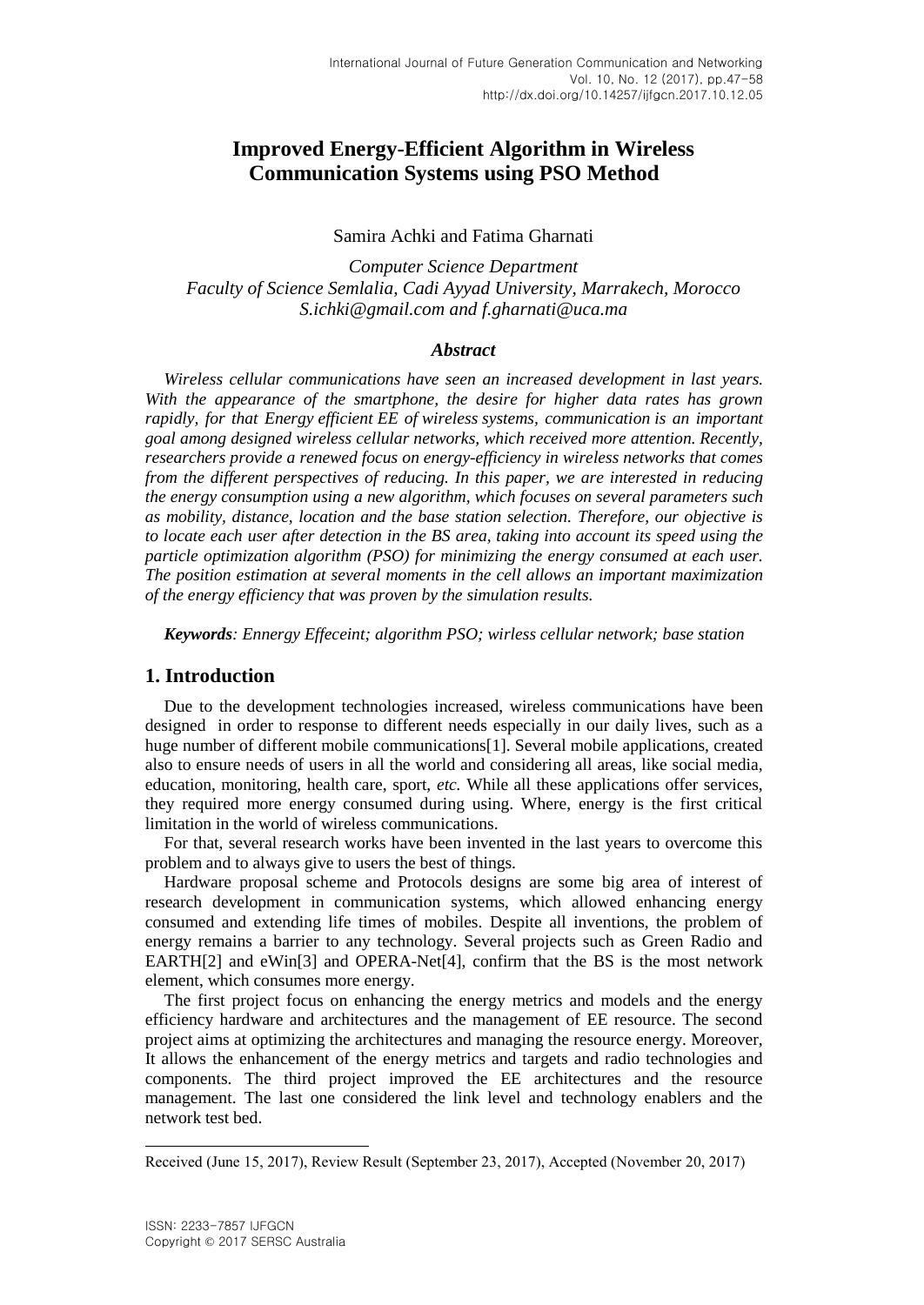In literature, we have different approaches that resolve the increasing of energy consumption at BS as shown Figure 1. Among these solutions, the cross layer optimization [5] and the switching off strategy<sup>[6]</sup> and beam forming technique [7]. However, they did not take into account the user mobility.

For that, we proposed new scheme called Smart new PSO application for predicting the next new user position. That allows optimizing energy. The PSO approach used will be explained with more details in section three.

Our paper covers four sections, the second one, is considered for related works, the third one describes the conceptual model and proposed work and the last one, is considered for the simulations and results and their discussion.



**Figure 1. Cellular Network Ennergy Consomption** 

### **2. Related Work**

This section summarizes the popular studies done in wireless communication systems for saving energy:

In[8], a new algorithm is designed for reducing energy in cellular networks, this novel algorithm is based on these steps: the first one is selecting a user (US) randomly, the next step aims to sort the active BS in increased way. The third step is picking the first one in the sorted list. The last step focus on selecting the followed US for until all users are picked.

In [9] , authors proposed a novel tool called Energy Box that give us the opportunity to estimate the energy spent in several devices, due to the traffic pattern while exploiting the 3G or WIFI communication. This study has proven a significant enhancement of 99%. Moreover, the aggregation concept was exploited in [10] in order to calculate the energy drained while using the smartphone. This new approach permits collecting the active data while using phones for enhancing the network lifetime.

In [11], authors proposed a novel management system called PhoneJoule. This system is performed using different modes and switching between different communication systems such as WI-FI and GPRS for saving energy. Thanks to this new system, the management of the device battery becomes easier and it has been proven that the energy is reduced in smartphone.

Therefore, there are several mobility models that are designed for the user mobility management. Among these models, the model described in [12]. This model is based on analyzing the mobile user time using the Markovien characteristics. It allows determining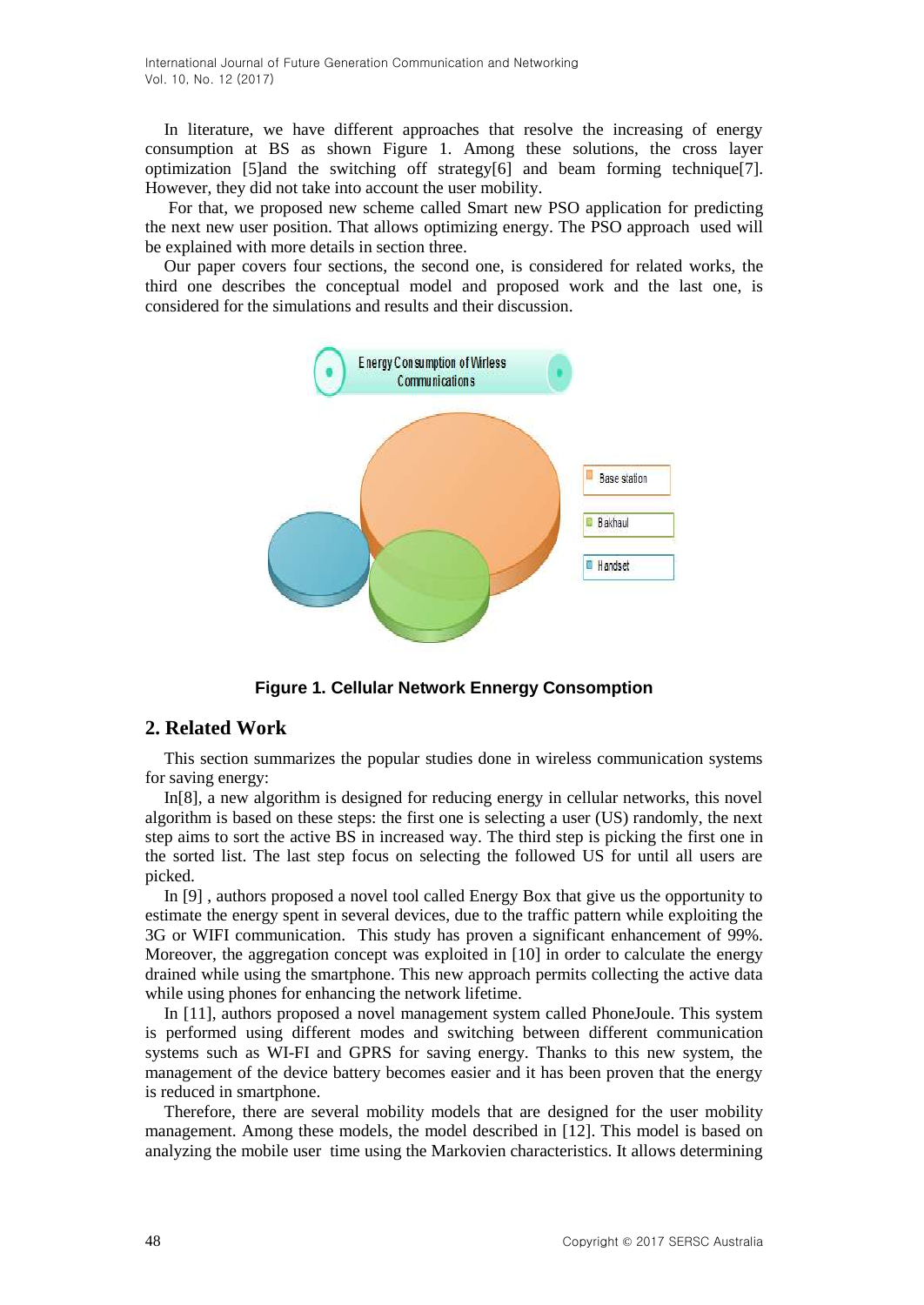the probability of the presence of a user at known position. In this model, each user moves according to the markovien process assuming that it uses the simple case known as Brownian motion. The probability of finding user is expressed using its time t and location r, as shown in the following equation:

$$
P(r,t;r_0,0) = e^{-M_0t}(r,r_0)
$$

Where M0: represents the operator of the generation.

Mobility is an important factor of wireless networks. It gives UEs freedom of movement. Based on the radio technology, we have two mobility limites. It is limited to pedestrian speeds only, or can support communication even at high speeds [13]. We can categorize the mobility concepts in two different key concepts: roaming and handovers.

Roaming represents the movement of a UE from one network to another while handover is the process of switching a call or session that is in progress from one physical channel to another [14].

### **3. Our Proposed**

Our paper aims at integrating the PSO algorithm for localizing the users efficiently. This integration allows assigning the users to the BS for easing the user selection. In this work, we take into account the distance separating the user and the active BSs using the user velocity. The next sub-section will detail the operating process of the PSO method.

We considered a simple scenario as shown Figure 2 where a user or device at mobile situation. It can communicate with the BS through relaying its information via other devices at the edge of a cell or in a poor coverage area.

Hence, users can realize a higher QoS or maximize their battery life.



**Figure 2. Architecture of Wirless Communication**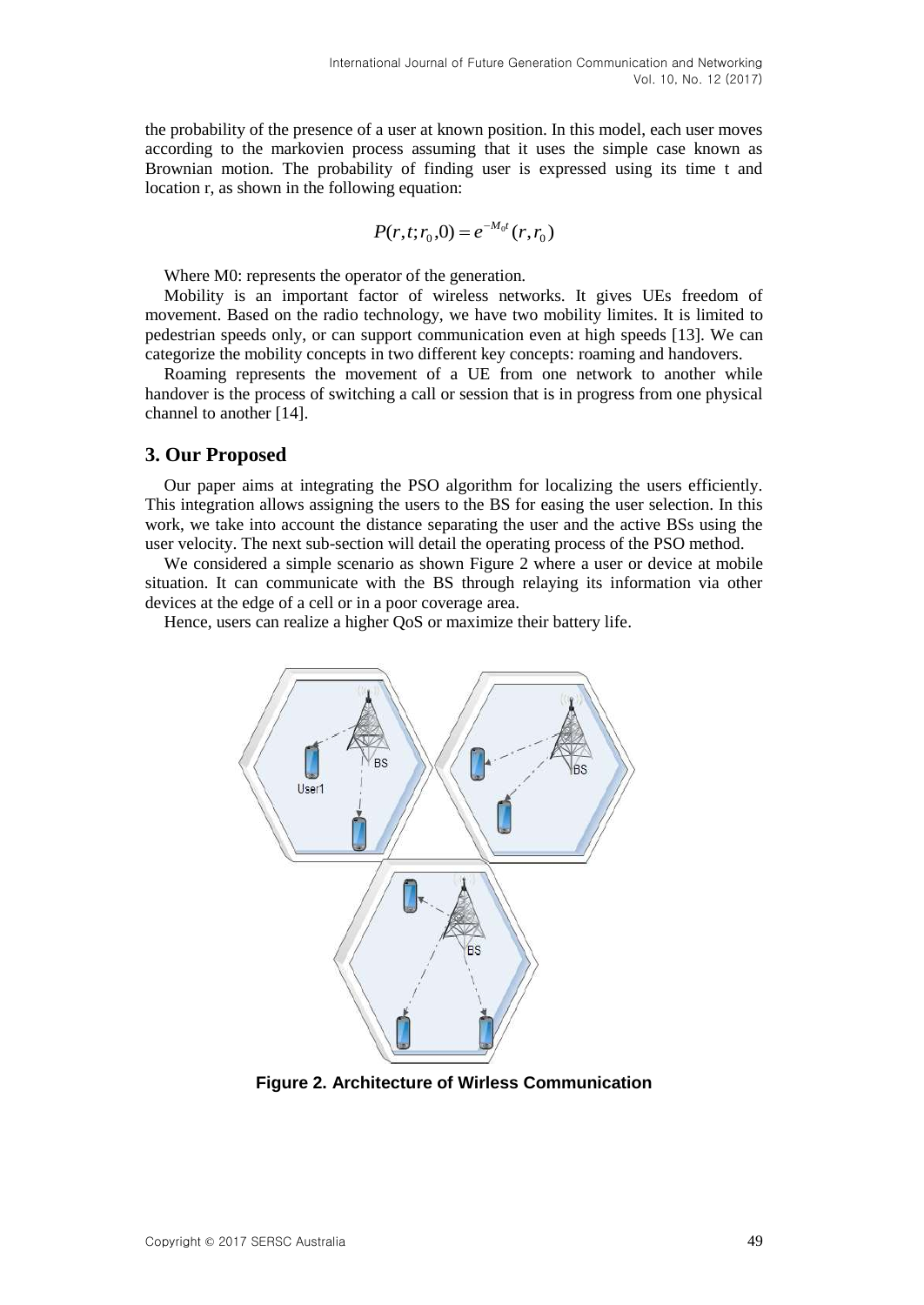### **A. Pso Method**

PSO method has been inspired from the bird behavior for searching its food. The bird followed the element (bird) that is near to food. The birds are grouped for forming what we call swarms. The main goal of PSO is finding the best solution through the particles number [15]. These particles are able to interact with the neighborhood. The neighborhood selection defined the swarm topology that can be categorized in two well known topologies as shown Figure 3:

- Star topology: each particle is able to communicate to other particle belonging to the swarm. This topology kind is characterized by its fast convergence.
- Ring topology: the communication can be between particles and two neighbors. Unlike the previous topology, this kind has a slow convergence.



**Figure 3. A Flow Chart of the Proposed Algorithm SWARM**

In PSO, particles change their localization exploiting a number of known parameters such as: position and velocity and distance.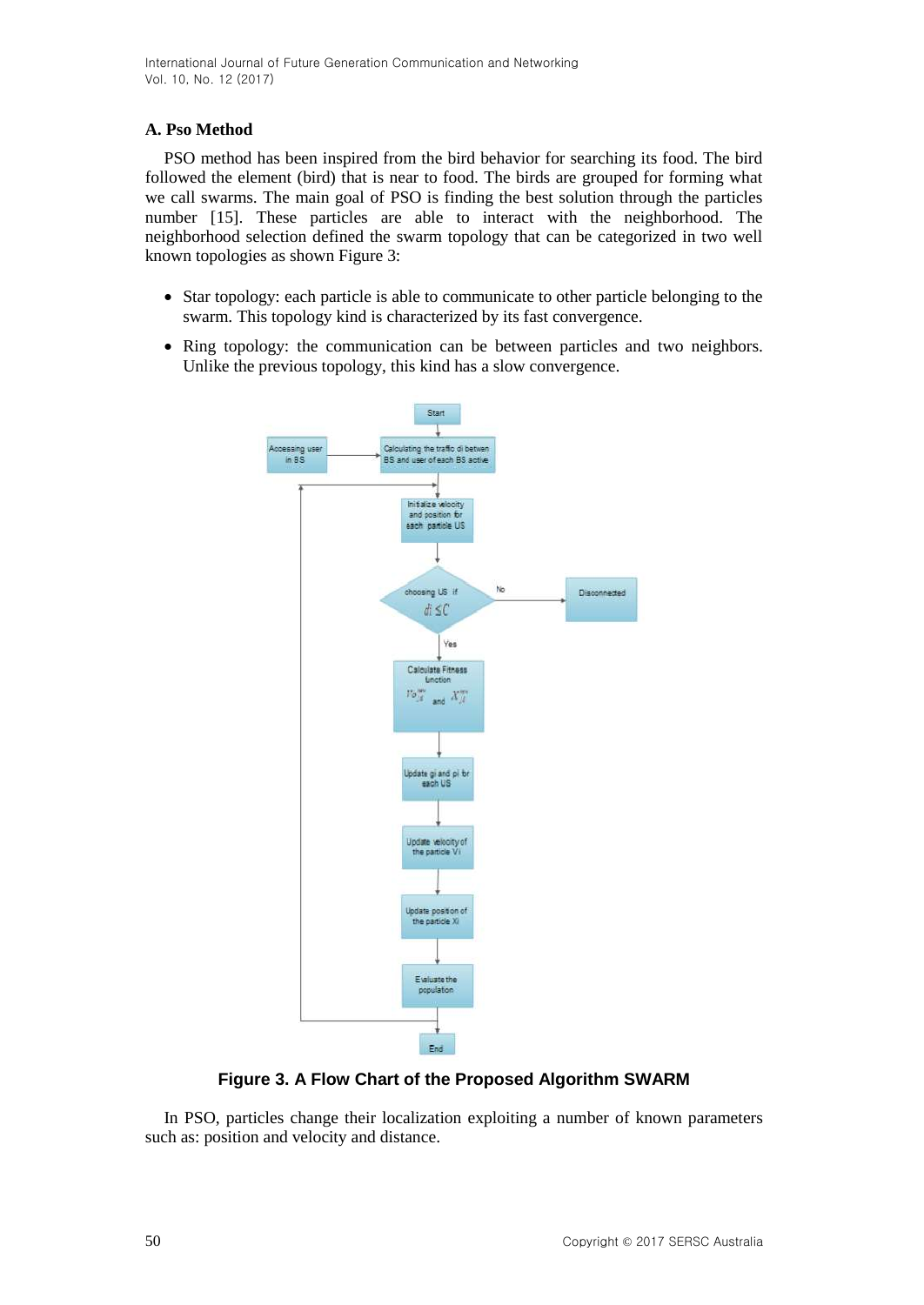The PSO fitness function depends on the nature of the problem studied. PSO equations are described s follows:

$$
V o_{jd}^{new} = V o_{jd}^{old} + \mu 1 * \alpha * (Pr_{jd} - X_{jd}) + \mu 2 * \beta * (Pr_{gd} - X_{jd})
$$
\n[16]

$$
X_{\scriptscriptstyle id}^{\scriptscriptstyle new} = X_{\scriptscriptstyle id}^{\scriptscriptstyle old} + V_o^{\scriptscriptstyle new}_{\scriptscriptstyle id} \tag{17}
$$

Where:l

 $Vo_{jd}^{new}$ : the particle velocity in dimension d.

 $X_{jd}$ : the particle position in dimension d.

 $\mu$ 1  $\mu$ 2 : constants values.

 $\alpha \beta$ : Values picked randomly.

 $Pr_{jd}$ : the most efficient localization obtained far by the particle.

Pr*gd* : the global efficient localization obtained by the neighborhood.

The PSO process is based on initializing the position and velocity of particles in random way. After that the step of evaluation begins where all fitness values of particles are evaluated, then modify it if the value is more efficient than the best individual fitness. The followed step is obtaining the new position and velocity after updating the global fitness value.

#### **B. Power Consomption Model**

The power model of macro BS detailed in [18] represents a linear relationship between average radiated power per site and average power consumption. We can modify the power consumption to be varied with the traffic load level and the BS. We can express the consumed power Pcon by the BS j using the following formula:

$$
Pcon = l \cdot NscNat(\text{APant} + \text{B}),\tag{12}
$$

where

*l*∈ [0, 1] is the load factor

*Nsc* denotes the BS's number of sectors

*Nat* represents the number of antennas per sector.

*Pcon :* denotes the total power per BS.

*Pant:* the power fed to the antenna.

A: represents a coefficient which determines that there is a proportional relation between the power consumed to the power of transmission.

B denotes the power that is consumed independent of the average transmits power and models the power consumed (*e.g.,* signal processing, site cooling, backhaul, and as well as a battery backup). The previous coefficient has constant values for macro BS. The power model aims to calculate the power consumed considering the power of transmission Ptx. It is obviously clear that this assumption is valid due to the strong dependence of the power consumed at macro sites and the traffic load [19]. The value of the parameter L represents the activity level of the BS that allows describing the portion of resources allocated for transmission task, where the no activity of user in current cell is expressed by the value zero and and the resources availability of one or different users represents the full load. Networks with different site densities are characterized by their different coverage. Hence, it is not suitable to compare them considering only the power consumption.

To model the power consumption in real constraints, the area power APC is introduced as essential parameter that is measured in [W/km2]. It is calculated using the following formula [20], [21]: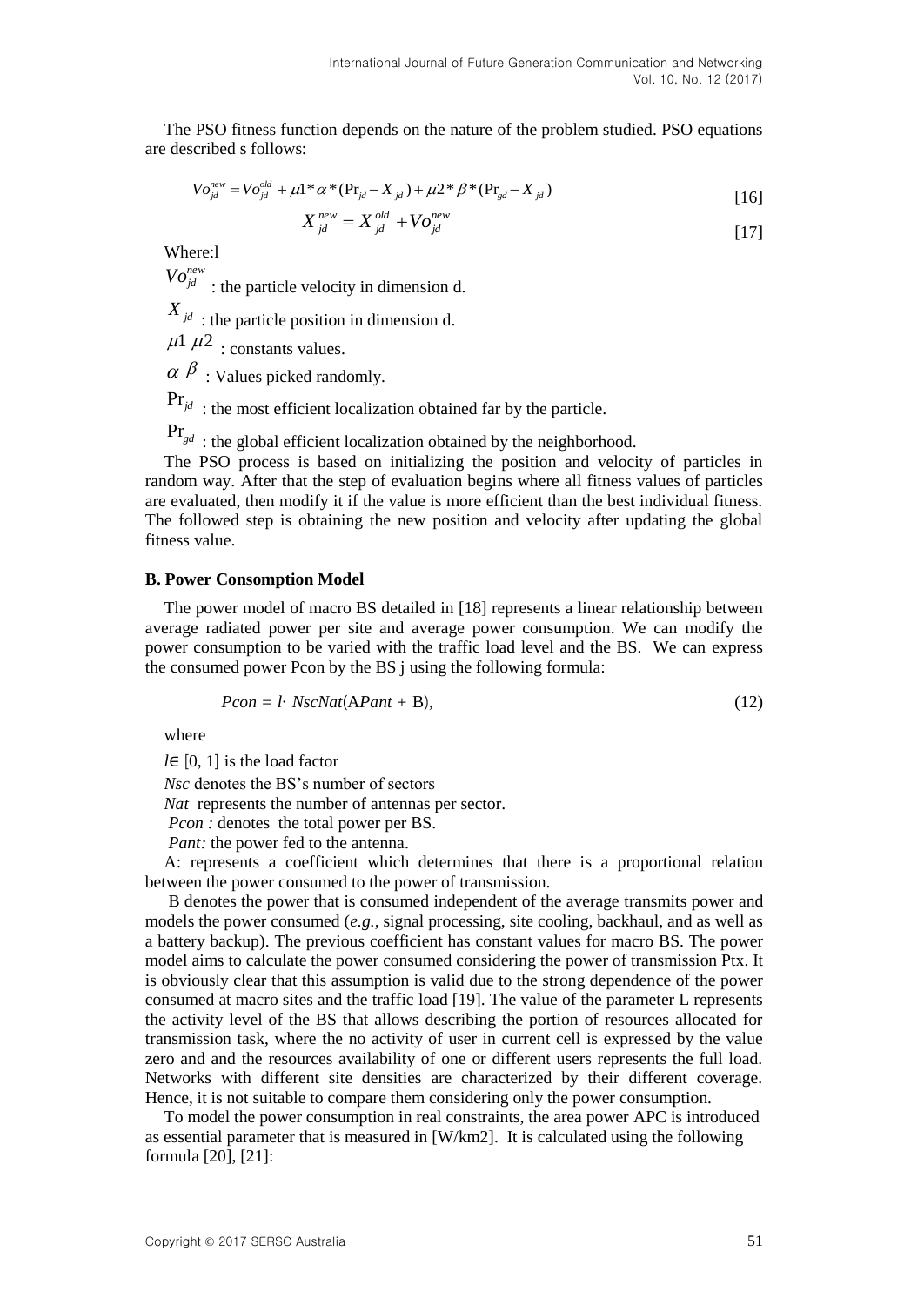$$
APC = \frac{Pc}{A_{BS}}\tag{20}
$$

Where:

Pc: represents the total power consumed and Ass is the reference area.

The second value is calculated by the following formula [23]:

$$
A_{BS} = \frac{3\sqrt{3}}{2} d^2
$$
 (21)

In order to optimize the cell coverage, the area deployed as hexagonal.

The power consumption is increased with two criterion distance and mobility, If the distance is increased the power consumption increase show Figure 4.



**Figure 4. Communication Power vs Distance**

#### **C. Ennergy Effeceicy**

Many works reveal that it is mandatory to enhance the LTE energy efficiency for providing a significant growth on wireless communications. Hence, we consider that the total network energy efficiency EE is calculated by dividing the total amount data delivered by the total power drained. The measure of this ratio is bits per Joule[22]:

$$
ET = \frac{\sum_{j=1}^{NBS} Rj}{\sum_{j=1}^{NBS} Pcoj}
$$
 [22]

where

Pc represents the power consumption Rj: represents is the total data rate with a BS. NBS : represents the total number of BS.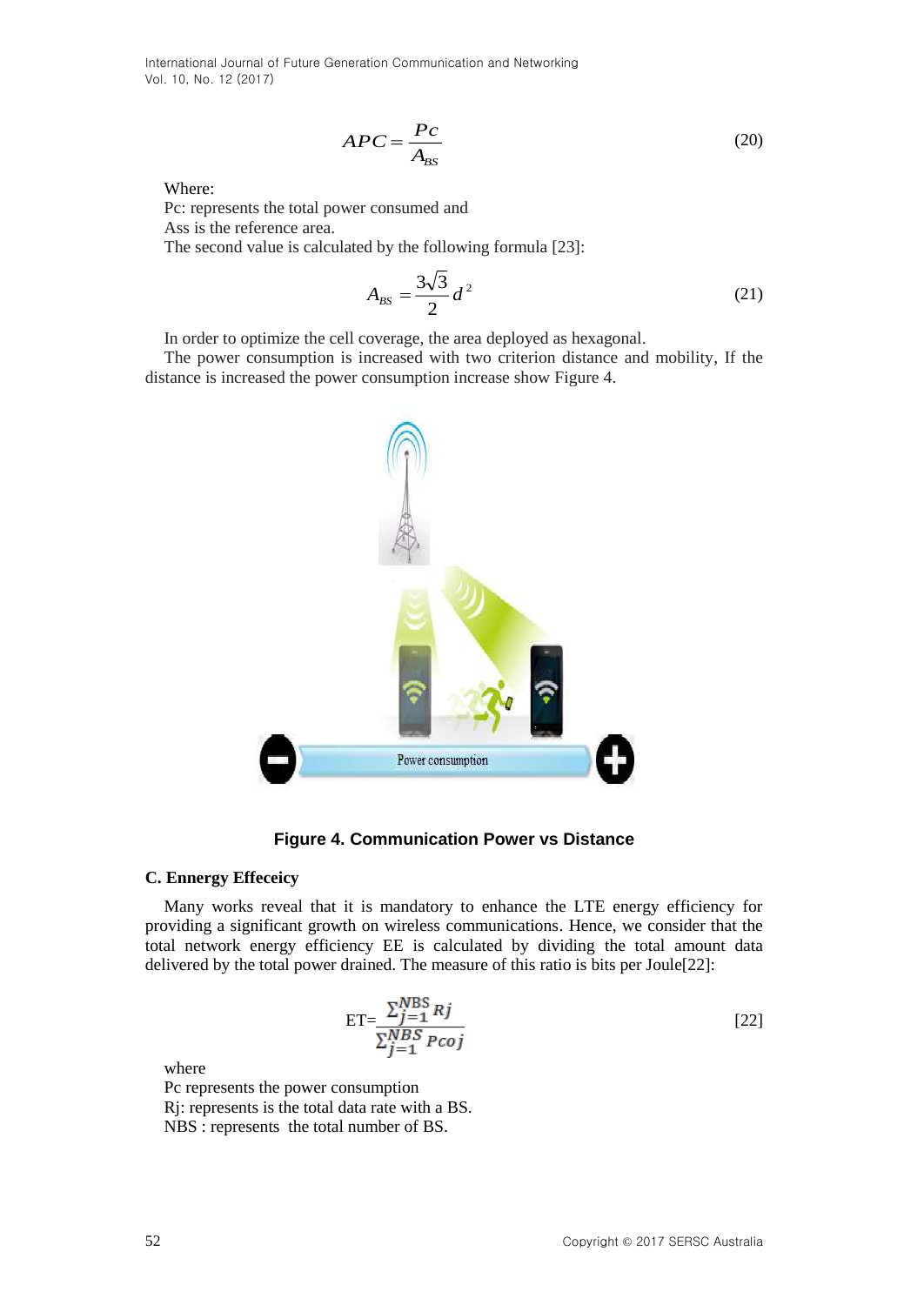### **4. Result and Discusion**

The proposed Simulator MATLAB used for designing the network scenario and evaluating the performances of our approach.

The simulation procedure and system parameters are discussed. The parameters that are affecting the cell size and EE, in simulation, we use a case of cell BS where the cell radius is 500 meters. The bandwidth of BS is 2,6 MHz. The traffics of US obey uniform distribution with traffic rates varying within the range 128∼512kbps. BS covers a hexagonal shaped area as shown in Figure 2 where R is the cell radius and ABS is the coverage area, The cell size is determined according to the minimum received power level constraints. The receiver sensitivity is calculated based on sufficient SINR for the specified,

$$
SINR = \frac{S_{ip}}{I+N}
$$

Where :

**Sip**: indicates the power of measured usable signals.

I: indicates the average interference power : the power of measured signals or channel interference signals from other cells in the current system.

N: indicates background noise, which is related to measurement bandwidths and receiver noise coefficients

The received SNR is calculated based on the received power level and white noise which are estimated according to the path loss model described in 3GPP[23].Then, the achievable data rate within each BS's coverage area is determined based on the SNR distribution in the cell. The power consumption models consist of dynamic power consumption, which is fully depended on the traffic load as.

#### **A. Simulation Scenario**

In general, the cell is controlled by a transmitter/receiver called base station (BS) as shown Figure 3 that provides the radio link with UEs in its coverage area. The coverage of a base station is limited by several factors including:

- The transmit power of UE and BS;
- The radio technology used.
- The wave propagation in the environment (urban, rural, *etc*.);
- The frequency used;
- The type of antennas used for BS and UE;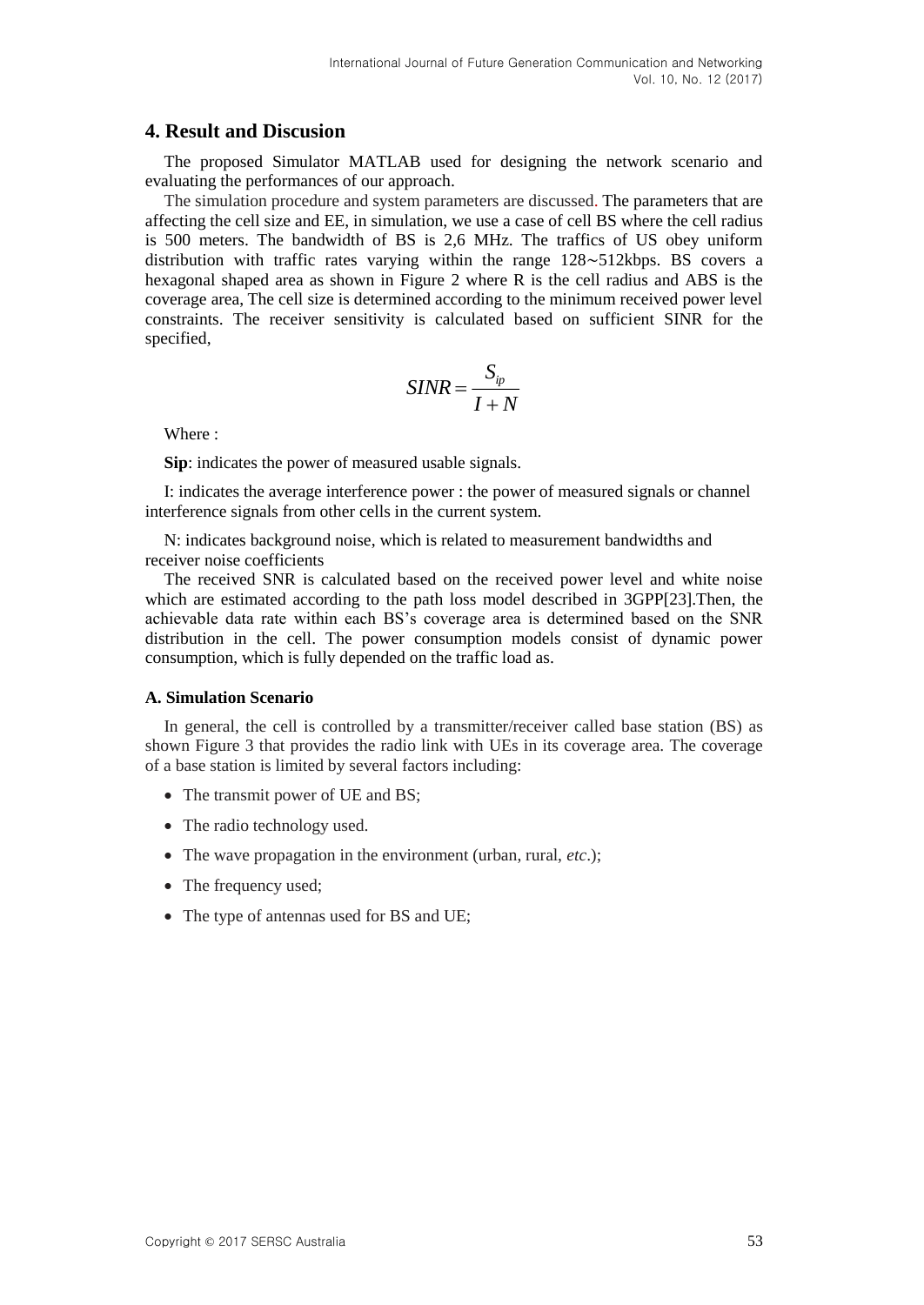

**Figure 5. Simulation Scenario**

The simulation procedure is done in Matlab. The parameters that we use are summarized in Table I , Constant energy cost factor is derived from the report of power consumption in RRC CONNECTED state of UEs moving with discontinuous reception period.

The power consumption models consist of dynamic power consumption which is fully depended on the traffic load as expressed in Equation. [12]

The simulation parameters are based on 3GPP macrocell model with a system bandwidth of 10 MHz with UE height of 1.5 m.

| <b>Parameter</b>            | Value         |
|-----------------------------|---------------|
| <b>Number of antennas</b>   | 2             |
| <b>Number of Sectors</b>    | 3             |
| simulators                  | MATLAB        |
| <b>Bandwidth frequency</b>  | <b>10 MHz</b> |
| Coverage degree             | 500m          |
| <b>Transmit power [dBm]</b> | 46            |
| Noise figure [dB]           | 9             |
| Diversity gain[dB]          | 3             |
| <b>Power consumption</b>    | 21.45         |
|                             | 354.44        |
| <i>parameters</i><br>IW I   |               |
| Carrier frequency[GHz]      | 2,6           |

**Table 1. Table of Parameters and Values**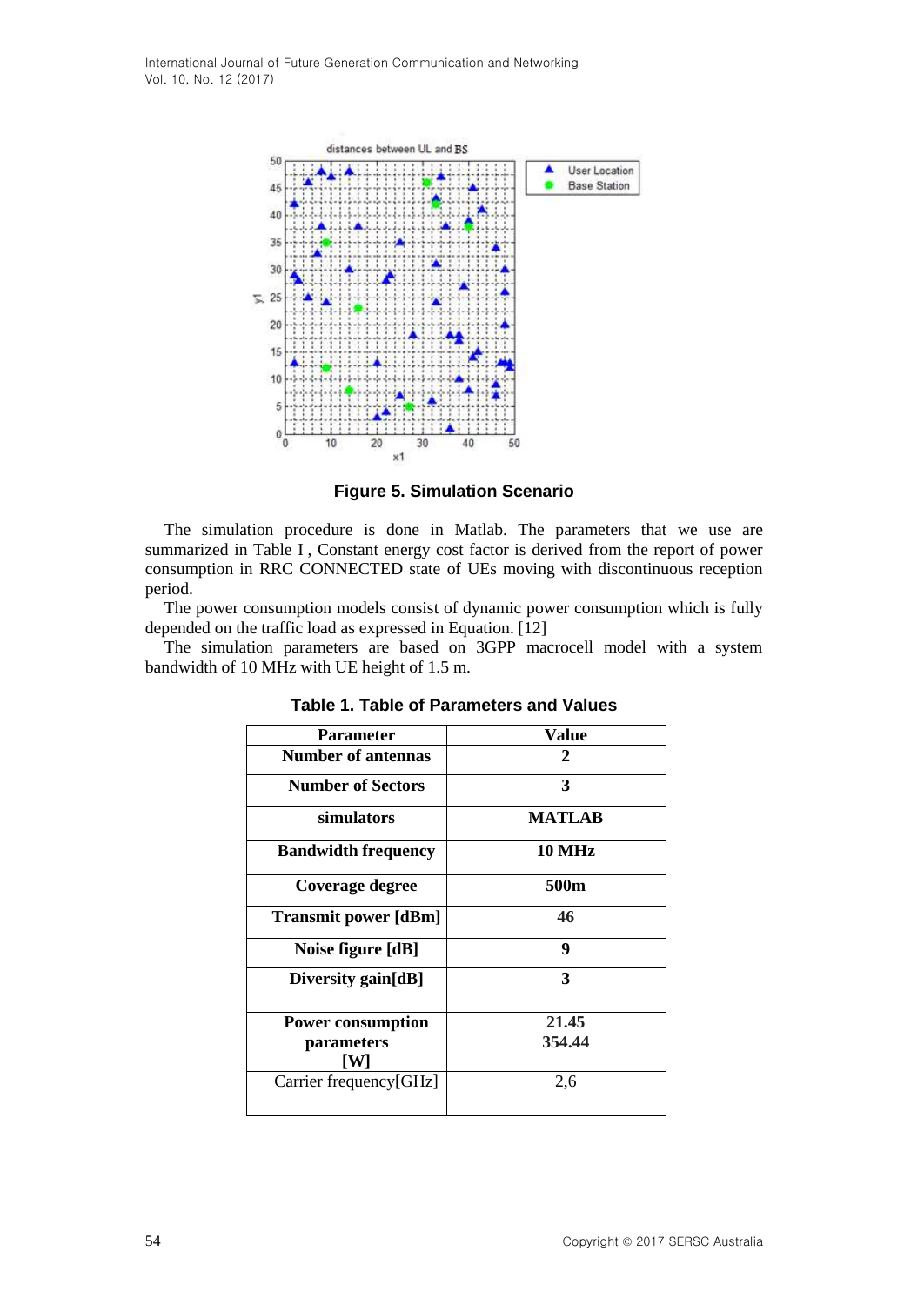#### **B. Results**

To evaluate the performance of EE-PSO approach in system communication, simulations are carried out using the parameters shown in table above.

When applying the algorithms PSO above to solve the fitness function, we can obtain their numerical results as shown in Figures below:



**Figure 6. EE for Cell BS**

It is clearly shown from Figure 6 that our approach presents the better values in terms of energy efficiency comparatively to the other approaches. This is due to the use of the PSO method, which allows predicting the future user position and selecting the most adequate BS for communication.

Selecting the BS efficiently according to the current position has permit improving the energy efficiency of our new approach because it eases the control of the signal and reduces the user power.

In Figure 7, we present the results of the power consumption for BS cell which compared between two results. The first one is power consumption without PSO method and the second is our approach based on PSO method, Therefore, it can be concluded that the power consumption is decreased when the PSO method is used with respect to the normal power consumption.



**Figure 7. Power Consumption For BS Cell**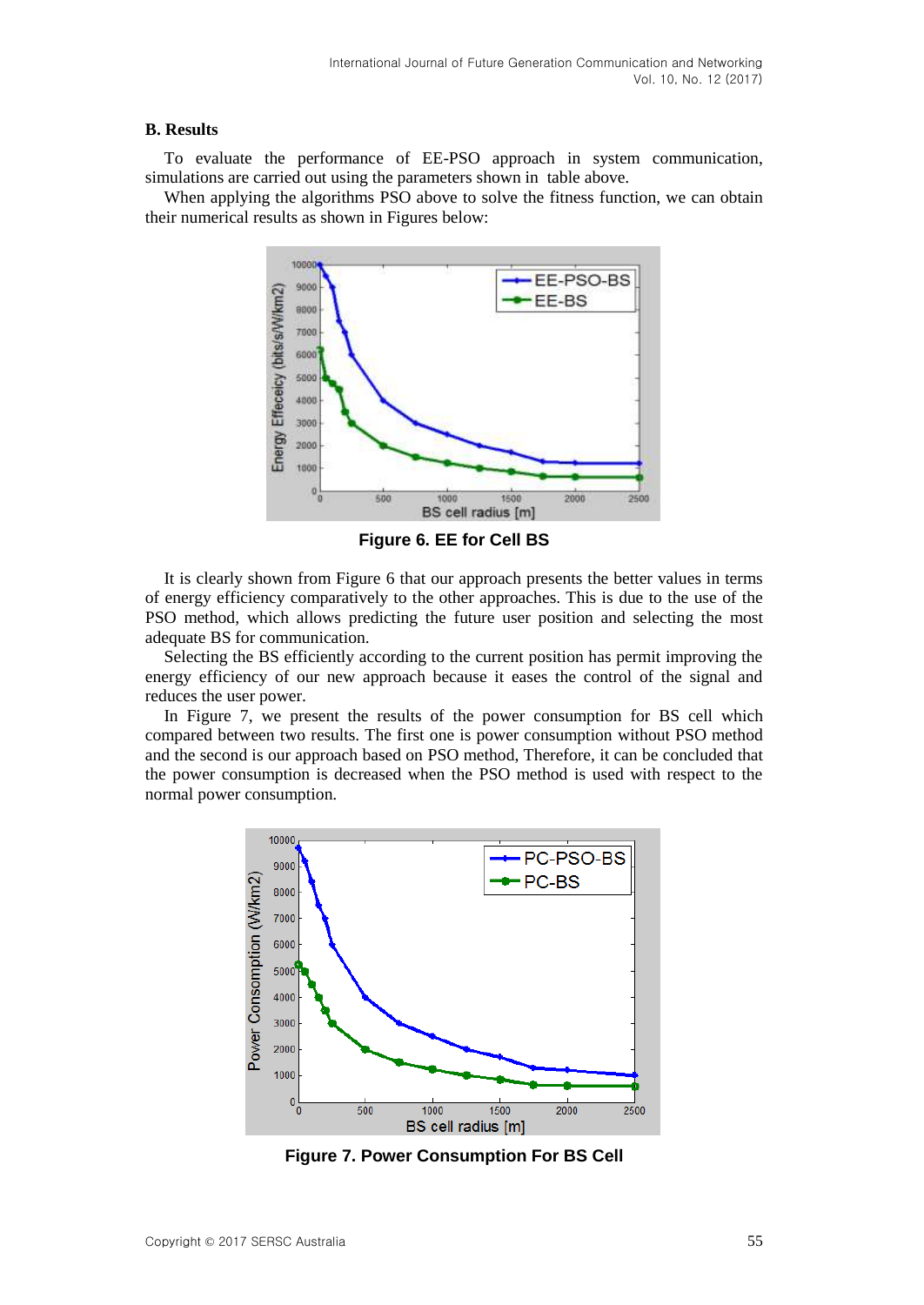# **5. Conclusion**

Our daily needs summarized in high mobility provide the appearance of the energetic problem. This push researchers to make real efforts for realizing this great task.

Different works have been designed to reduce the energy consumption of the wireless systems. However, few of them consider the user mobility in their conceptual models or in communication phases. In this paper, we intend to improve the energy efficiency using the PSO algorithm. Our novel algorithm permits predicting the next position and selecting the efficient BS, which reduced the energy consumed by users. Simulation results have shown that our approach is more efficient that the previous methods.

## **Acknowledgment**

This work is supported by University Cadi ayyad Semlalia.

### **References**

- [1] A. Samira, F. Gharnati and A. A. Ouahman, "Enhancing Energy Consumption in Wireless Communication Systems using Weighted Sum Approach", Indian Journal of Science and Technology, http://dx.doi.org/10.17485/ijst%2F2017%2Fv10i4%2F110903, vol. 10, issue 4, **(2017)**.
- [2] EARTH, "Energy aware radio and network technologies project," https://www.ict-earth.eu/default.html. I.S. Jacobs and C.P. Bean, "Fine particles, thin films and exchange anisotropy", in Magnetism, Eds. New York: Academic, vol. III, **(1963)**, pp. 271-350.
- [3] "Energy efficiency enhancements in radio access networks", Wireless@KTH Research Strategy Document 2008-2010, Wireless@KTH, [http://www.wireless.kth.se/images/stories/\]](http://www.wireless.kth.se/images/stories/) Strategy/Research plan08.pdf, **(2008)**.
- [4] "Optimising power efficiency in mobile radio networks", OPERA-Net PROJECT STAND # 42, 2010 NEM SummitTowards Future Media Internet, Barcelona,Spain, Oct 2010, http://operanet.org/Documents/5026v1 Opera-Net e-NEM%20Event%20Barcelona%202010 Demos%20Presentation 290710.pdf.
- [5] W. Su and T. L. Lim, "Cross-layer design and optimisation for wireless sensor networks", International Journal of Sensor Networks, [http://doi.org/10.1504/IJSNet.2009.028021,](http://doi.org/10.1504/IJSNet.2009.028021) vol. 6, no. 1, **(2009)**, pp. 3–12.
- [6] M. Feng, S. Mao and T. Jiang, "BOOST: Base station ON-OFF switching strategy for energy efficient massive MIMO HetNets", In Proceedings - IEEE INFOCOM, http://doi.org/10.1109/INFOCOM.2016.7524485, vol. 2016, **(2016)**.
- [7] B. Li, Z. Zhou, W. Zou, X. Sun and G. Du, "On the efficient beam-forming training for 60GHz wireless personal area networks", IEEE Transactions on Wireless Communications, [http://doi.org/10.1109/TWC.2012.121412.110419,](http://doi.org/10.1109/TWC.2012.121412.110419) vol. 12, no. 2, **(2013)**, pp. 504–515.
- [8] K. Shen and W. Yu, "Distributed pricing-based user association for downlink heterogeneous cellular networks", IEEE Journal on Selected Areas in Communications. http://doi.org/10.1109/JSAC.2014.2328143, vol. 32, no. 6, **(2014)**, pp. 1100–1113.
- [9] W. H. Yang, Y. C. Wang, Y. C. Tseng and B. S. P. Lin, "Energy-efficient network selection with mobility pattern awareness in an integrated WiMAX and WiFi network", International Journal of Communication Systemshttp://doi.org/10.1002/dac.1066, vol. 23, no. 2, **(2010)**, pp. 213–230.
- [10] Y. Jiang, X. Pan, K. Li, Q. Lv, R. P. Dick, M. Hannigan and L. Shang, "ARIEL: Automatic Wi-Fi based Room Fingerprinting for Indoor Localization", Proceedings of the 2012 ACM Conference on Ubiquitous Computing. http://doi.org/10.1145/2370216.2370282, **(2012)**, pp. 441–450
- [11] P. García, J. P. Torreglosa, L. M. Fernández and F. Jurado, « Optimal energy management system for stand-alone wind turbine/photovoltaic/hydrogen/battery hybrid system with supervisory control based on fuzzy logic", International Journal of Hydrogen Energy, http://doi.org/10.1016/j.ijhydene.2013.08.106, vol. 38, no. 33, **(2013)**, pp. 14146–14158.
- [12] Q. Li, Y. Zheng, X. Xie, Y. Chen, W. Liu and W. Y. Ma, « Mining user similarity based on location history", Proceedings of the 16th ACM SIGSPATIAL International Conference on Advances in Geographic Information Systems [http://doi.org/10.1145/1463434.1463477,](http://doi.org/10.1145/1463434.1463477)no. (c), **(2008)**, p. 34.
- [13] C. Makaya and S. Pierre, "An architecture for seamless mobility support in IP-based next-generation wireless networks", IEEE Transactions on Vehicular Technology, http://doi.org/10.1109/TVT.2007.906366, vol. 57, no. 2, **(2008)**, pp. 1209–1225.
- [14] M. Mahedi Hassan and P. K. Hoong, "Seamless handover integrated solution for video transmission over proxy mobile IPv6 in a micro mobility domain", Journal of Network and Computer Applications. http://doi.org/10.1016/j.jnca.2012.04.020, **(2013)**.
- [15] A. I. Selvakumar and K. Thanushkodi, "Anti-predatory particle swarm optimization: Solution to nonconvex economic dispatch problems", Electric Power Systems Research, http://doi.org/10.1016/j.epsr.2006.12.001, vol. 78, no. 1, **(2008)**, pp. 2–10..